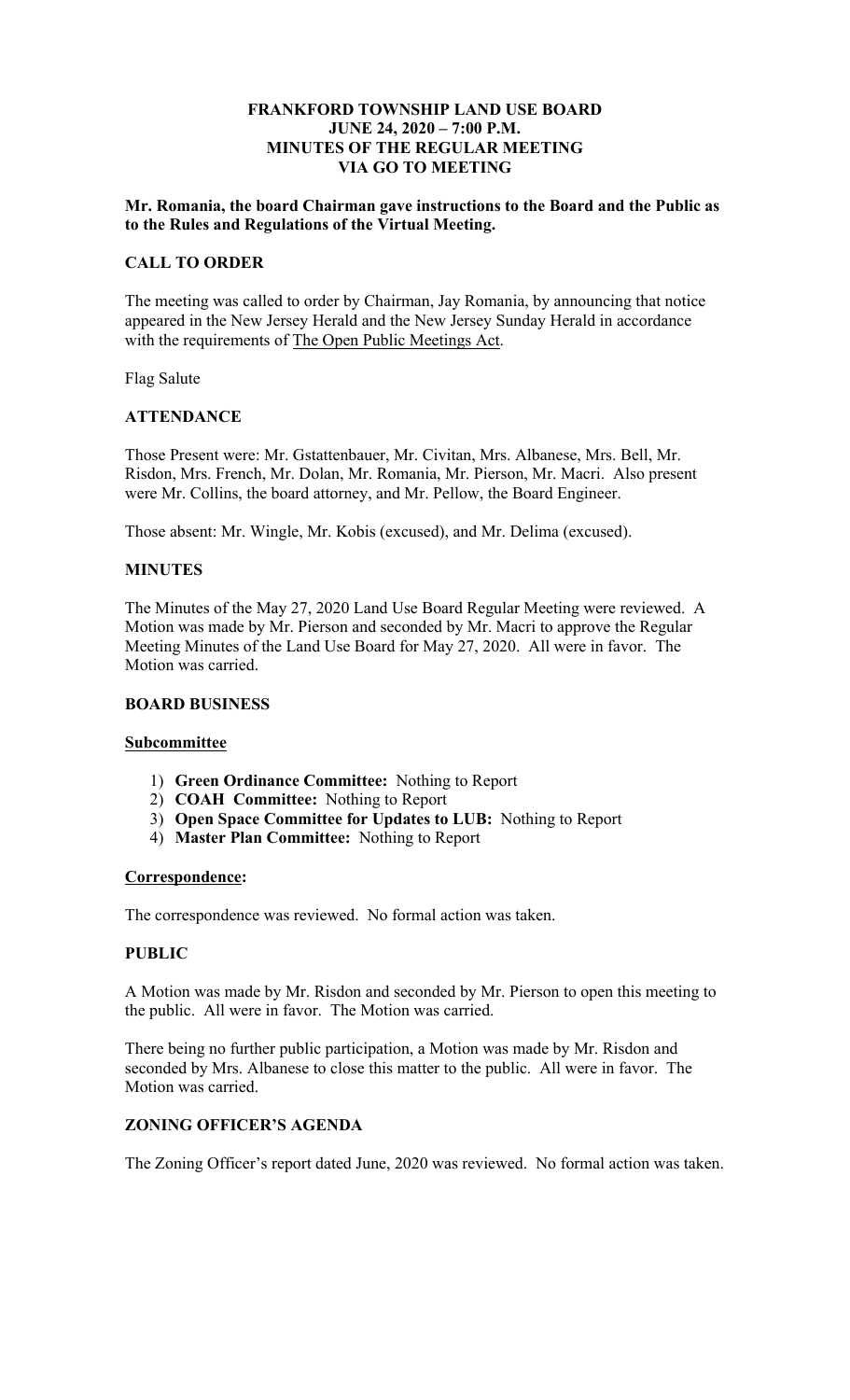### **RESOLUTIONS**

### **SUSSEX COUNTY FARM & HORSE SHOW – 2020 LIST OF EVENTS:**

 Macri to approve the Resolution of the Sussex County Farm & Horse Show with the 2020 List of Events. Roll Call: The Resolution was reviewed. A Motion was made by Mr. Pierson and seconded by Mr.

YES: 7 Gstattenbauer, Albanese, Bell, Dolan, Romania, Pierson, Macri

NO: 0

ABSTAIN: 0

The Motion was carried.

# **Ansbach/Ayers – LUB 09-12 – Block 42, Lots 15, 14.05, 1402 & 14.28 – Minor Subdivision & "C" Variance Extension:**

The Resolution was reviewed. A Motion was made by Mr. Gstattenbauer and seconded by Mr. Pierson to approve the Resolution for an Extension of a Minor Subdivision & "C" Variance for the applicants Ansbach and Ayers. Roll Call:

YES: 7 Gstattenbauer, Albanese, Bell, Dolan, Romania, Pierson, Macri

NO: 0

ABSTAIN: 0

The Motion was carried.

# **David & Paula Cammarato – LUB 20-02 – Block 35, Lots 5 & 6 – 69 Haggerty Road Minor Subdivision & "C" Variance:**

 applicants David and Paula Cammarato. Roll Call: The Resolution was reviewed. A Motion was made by Mr. Macri and seconded by Mrs. Albanese to approve the Resolution for a Minor Subdivision & "C" Variance for the

YES: 3 Albanese, Romania, Macri

NO: 0

ABSTAIN: 0

The Motion was carried.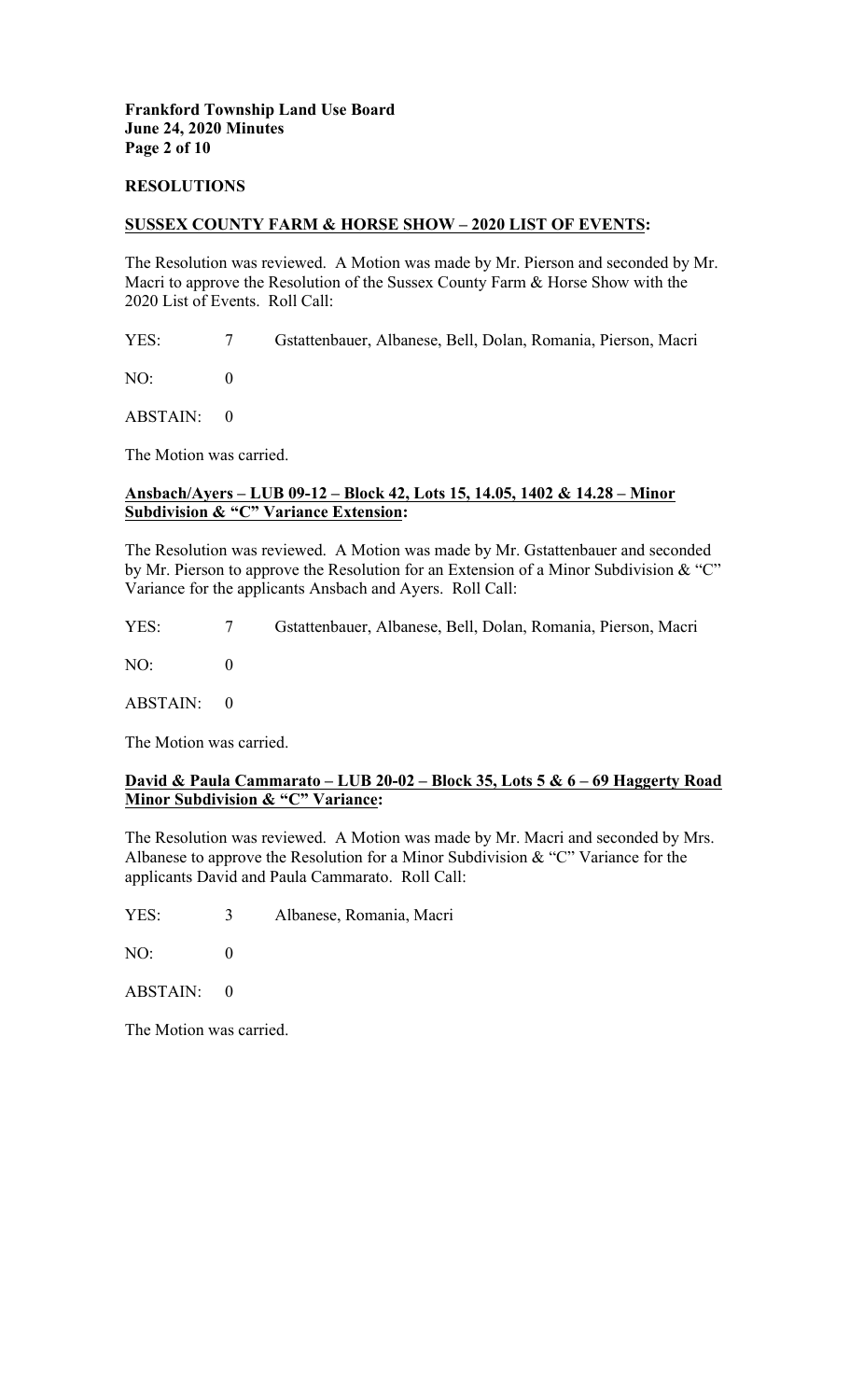# **Frankford Township Land Use Board June 24, 2020 Minutes Page 3 of 10**

#### **EXTENSIONS**

## **Howard & Marion Alden – LUB 17-11 – Block 109, Lot 42 – "C" & "D" Variance Extension:**

A letter was received from the applicant requesting an extension of his "C" & "D" Variance due to economic hardship.

Extension of the "C" & "D" Variance requested by the applicant. Roll Call: A Motion was made by Mr. Risdon and seconded by Mr. Macri to approve a 1 year

YES: 7 Gstattenbauer, Albanese, Bell, French, Dolan, Romania, Pierson, Macri

NO: 0

ABSTAIN: 0

The Motion was carried.

### **NEW APPLICATIONS**

# **Larry and Patricia Crowell – LUB 20-03 – Block 131, Lot 5 – 30 Upper North Shore Road - "C" Variance:**

 Crowell were sworn in by the board attorney. Mr. Ondar gave his qualifications to the Appearing before the board was the applicants, the applicant's attorney, Daniel A. Benkendorf, and the applicant's architect, Albert Ondar. Mr. Ondar and Mr. and Mrs. board and was accepted as an expert witness.

Appearing before the board was the applicant's attorney, Daniel Benkendorf. He is before the board for a "C" Variance for side yard setbacks and front yard setbacks.

Mr. Pellow reviewed his report dated June 1, 2020, last revised June 23, 2020 as to completeness:

ITEM 2: Fees and Escrow Deposits. Not included in his packet. The board secretary indicated that the fees and escrow deposits were made.

ITEM 7: Compliance with legal notice requirements. Mr. Collins indicated that the notice was sufficient.

ITEM 28: Existing structures within 200 feet (200') and distance to property line. Show distances from property line for Lot 4, Block 131; Lot 1, Block 137; and Lot 18, Block 130. Mr. Pellow indicated that these have been shown on the revised map.

ITEM 42: Building envelopes. Show these on the plan. Mr. Pellow indicated that these have been shown on the revised map.

 for the lots noted in #28 above. This can be a condition of completeness. Mr. ITEM 84: Floor area ratio of all surrounding residences within 200 feet. To be shown Benkendorf indicated that on Exhibit "A" which is the revised survey dated May 1, 2020, last revised June 22, 2020 it does show the FAR of all the surrounding property owners. Mr. Pellow indicated that it was on the map.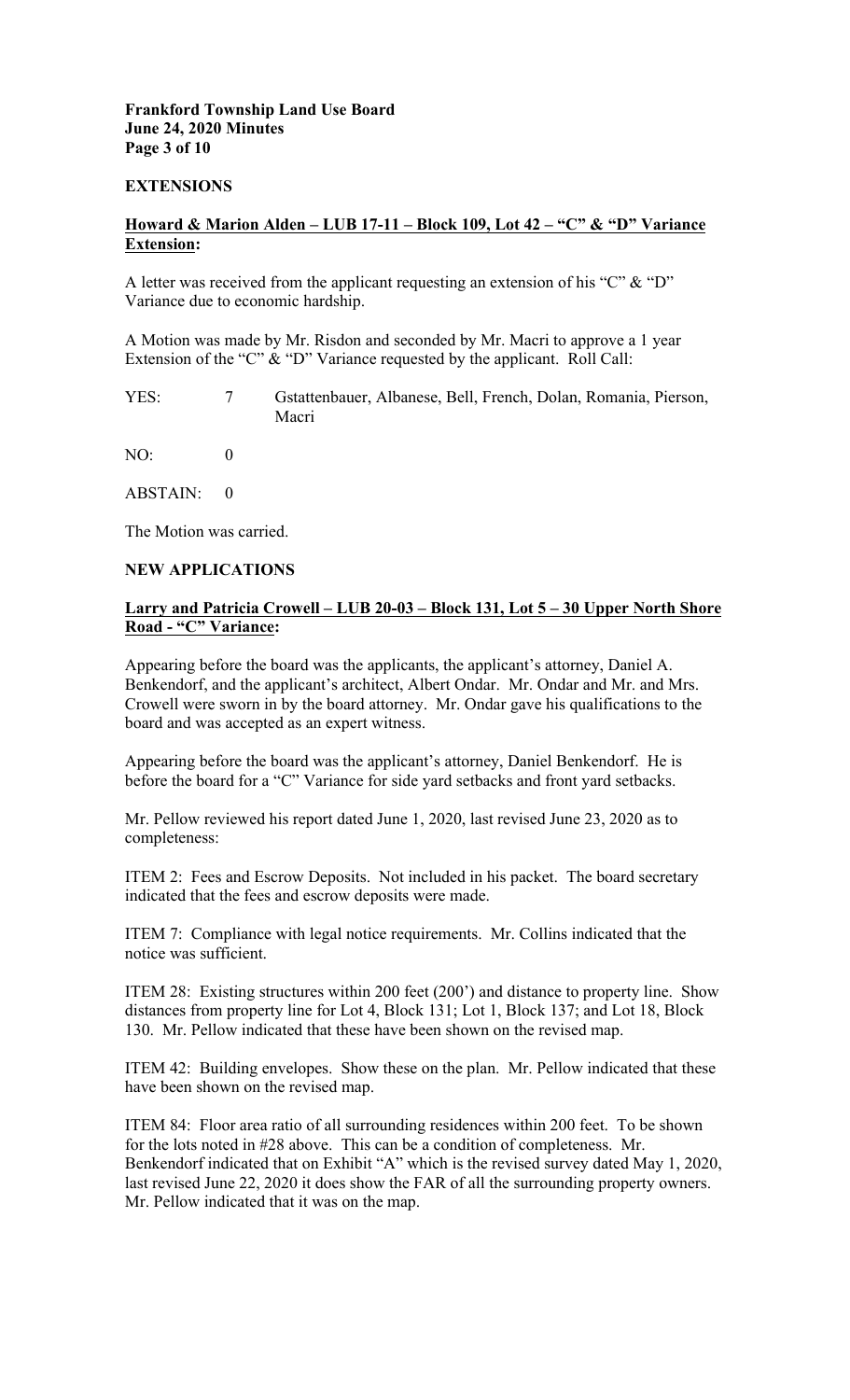### **NEW APPLICATIONS CONT.**

## **Larry and Patricia Crowell – LUB 20-03 – Block 131, Lot 5 – 30 Upper North Shore Road - "C" Variance cont.:**

A Motion was made by Mr. Risdon and seconded by Mr. Gstattenbauer to deem the application complete. Roll Call:

YES: 10 Gstattenbauer, Civitan, Albanese, Bell, Risdon, French, Dolan, Romania, Pierson, Macri

NO: 0

ABSTAIN: 0

The Motion was carried.

Mr. Pellow continued to review his report:

Paragraph 1: The applicant is proposing to remove an existing enclosed porch; remove a second-story addition over the porch; and construct the following: a) A new basement; b) New family room and dining room; entry foyer and closet on the first floor, containing 346 sq. ft.; and c) New siding is proposed for the existing dwelling. Architect to explain color, etc.

 height to the ridge line is 21.3'. He indicated the height was shown on drawing "A-5". Building Height: 35' maximum and existing is not shown. Mr. Ondar indicated that the Paragraph 2: The following variances are required: a) Front Yard Setback: 35' required and 23.1' exists; b) Side Yard Setback: 20' required and 7.8' proposed; c) Maximum

Paragraph 3: The floor area ratio permitted is 8.7%; and the existing is 5.1% and the proposed is 6.1%.

Paragraph 4: The applicant states that this is a minor site plan, which it isn't. A minor site plan is only for non-residential use.

Paragraph 5: The lot falls under lots with areas 20,000 sq. ft. to 43,559 sq. ft. This is the small lot ordinance.

Paragraph 7: I assume the number of bedrooms will remain as shown; one on the first floor and two on the second floor. This needs to be verified. Mr. Benkendorf and Mr. Ondar indicated it will still be 3 bedrooms.

Paragraph 8: My architect's plans have not been sealed. It was noted that sealed plans were delivered to the township. Several board members indicated that there was a seal on their plans.

Paragraph 9: This is a very steep lot where the addition will take place, and elevations and contours are needed in this area--both existing and proposed. Mr. Pellow indicated that Contours have been shown on the revised map.

Paragraph 10: The adjoining street, known as Hill Lane, does not exist. It is overgrown and steep, and can't be used as a road. Mr. Benkendorf indicated that the adjoining street is non-existent. It is just trees and grass that slopes down the hill. It is not drivable.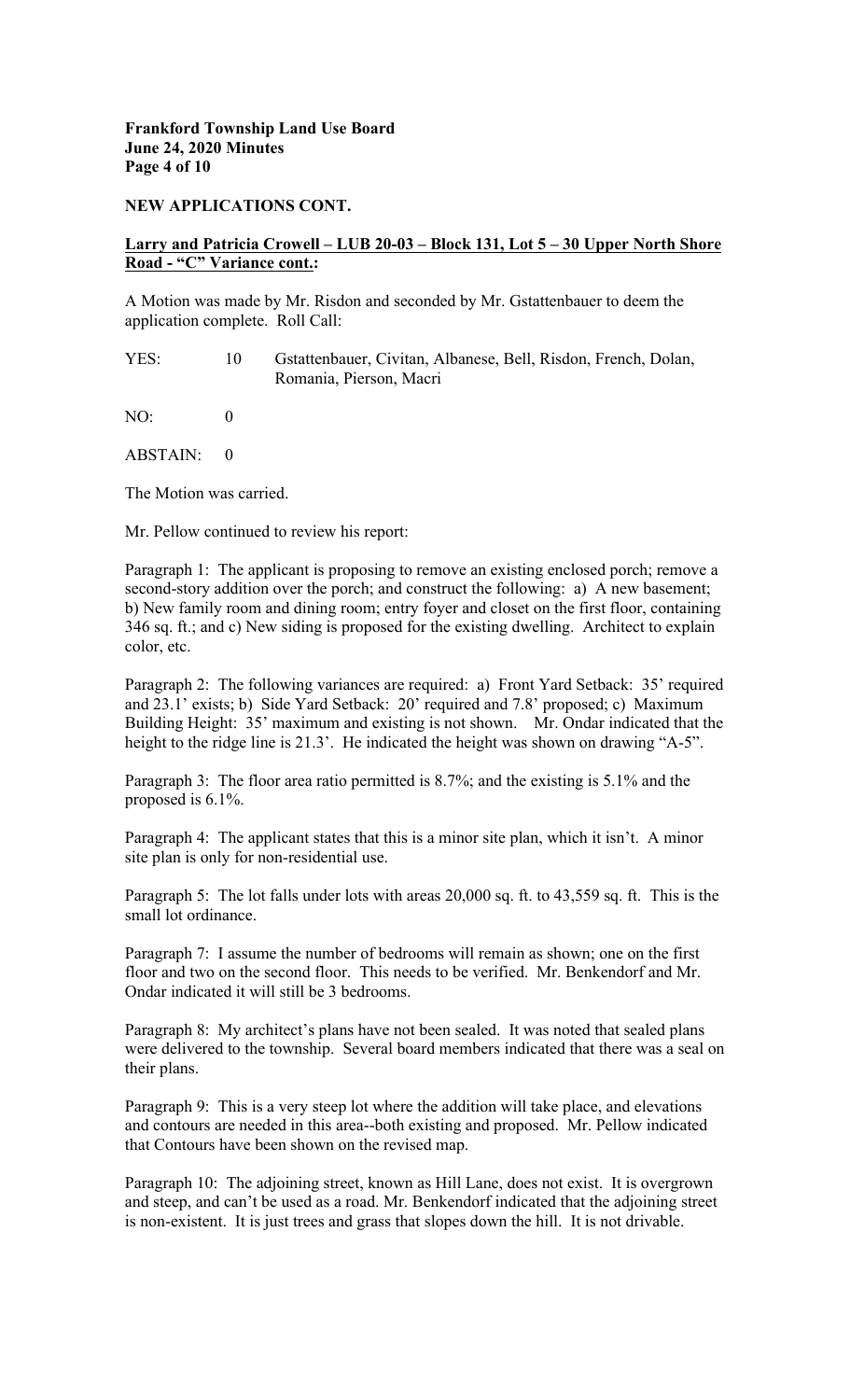# **Frankford Township Land Use Board June 24, 2020 Minutes Page 5 of 10**

### **NEW APPLICATIONS CONT.**

# **Larry and Patricia Crowell – LUB 20-03 – Block 131, Lot 5 – 30 Upper North Shore Road - "C" Variance cont.:**

 Paragraph 11: The Applicant's lawyer stated that this lot is adjacent to the Culver Lake Community Association and Stokes State Forest, which it is not. All adjoining lots are privately owned.

Paragraph 12: Need to show the existing well. This has been shown on the revised map.

 Paragraph 13: Retaining walls encroach on Hill Lane. How will this be resolved? Mr. Benkendorf indicated that this wall has been on the property since the applicant's purchased it. Mr. Crowell indicated that they did replace the block with precast concrete interlocking blocks.

Mrs. Bell questioned if they repaired the entire wall and she also wanted to know the height of the wall. Mr. Benkendorf indicated that he did not know the height of the wall. He further indicated that when they did this survey, it was the first time they found out that the wall was encroaching on the right of way. Mrs. Bell indicated that a wall based on the height may require a permit from the construction department and the zoning department. She further indicated that the right of way is not the homeowner's land whether it is useable or unusable.

 added to the applicant's property. Ms. Bell indicated the height of the retaining wall will need to be furnished to the board and if a building permit is required, one will need to be obtained. The applicant agreed. Mr. Risdon indicated that Hill Lane should be vacated by the Township Committee and

 Mr. Ondar indicated that they believe it is included in the FAR. He further indicated that Ms. Bell also indicated that at the same time, the applicant is putting an addition on the left side of the house which did not need a variance. She wanted the board to be aware of it because she does not see this new addition included in on the FAR. Mr. Pellow and even if it is not included in the FAR, it is a very small area and he does not believe it would go over the required 8.7% FAR allowed. At the present time, they are at 6.1% proposed. He can confirm this information. Mr. Crowell indicated that the addition on the left side is an existing screened porch and they are putting a basement underneath it and enclosing the screen porch. He indicated that the new addition on the left side is actually smaller than the existing screened porch area. The existing screen porch has windows, but no insulation. Mr. Pellow believes this was included in the FAR.

Mr. Ondar indicated that the screened porch area on the left side will not be treated as a bedroom. There is no closet.

Paragraph 14: Recommend foundation plantings around the new addition. This needs to be shown on the map.

A Motion was made by Mr. Gstattenbauer and seconded by Mrs. Albanese to open this matter to the public. All were in favor. The Motion was carried.

There being no public participation, a Motion was made by Mr. Risdon and seconded by Mr. Civitan to close this matter to the public. All were in favor. The Motion was carried.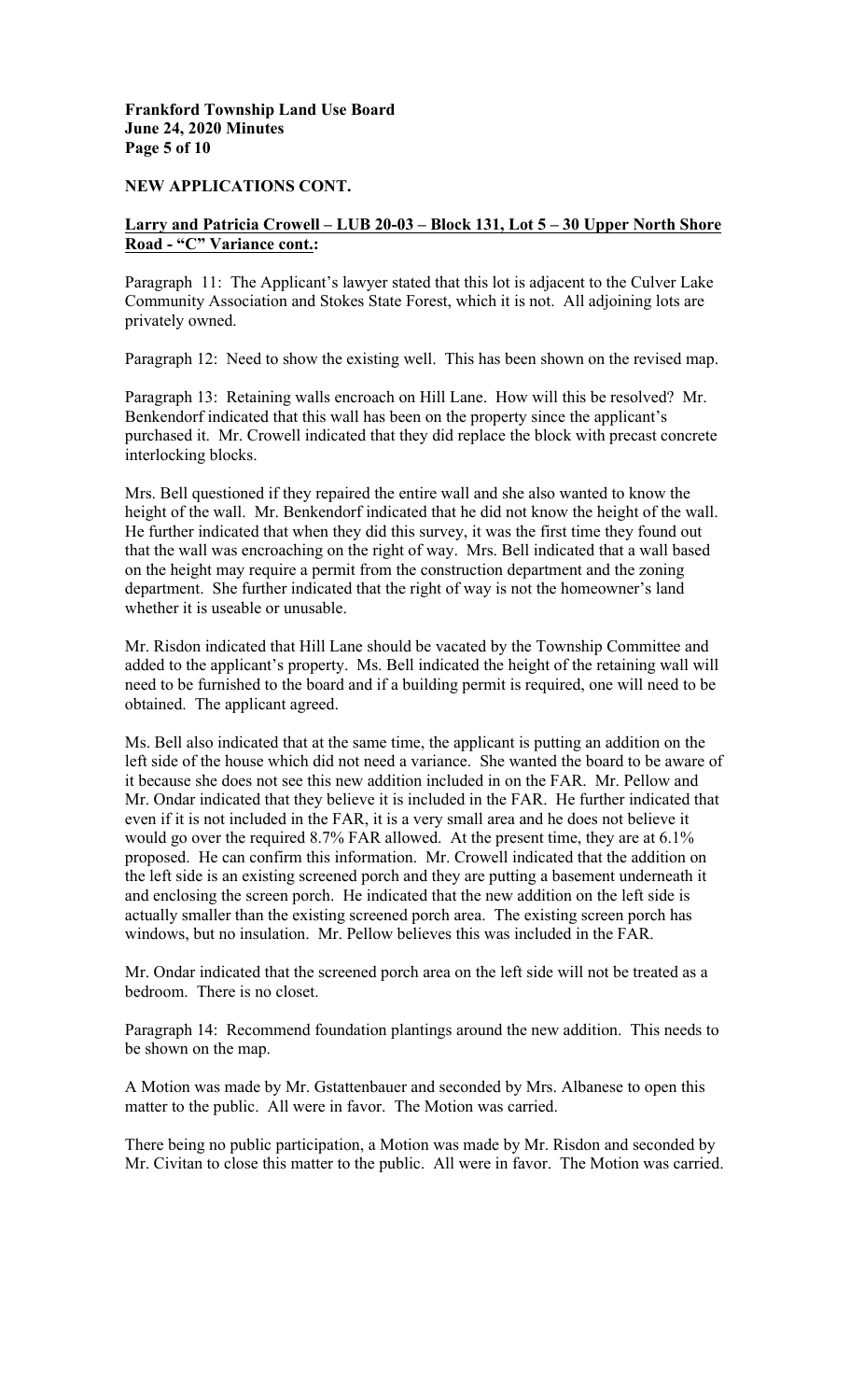# **Frankford Township Land Use Board June 24, 2020 Minutes Page 6 of 10**

### **NEW APPLICATIONS CONT.**

# **Larry and Patricia Crowell – LUB 20-03 – Block 131, Lot 5 – 30 Upper North Shore Road - "C" Variance cont.:**

 Variance request of the applicant with the conditions in Mr. Pellow's report. The A Motion was made by Mr. Risdon and seconded by Mr. Macri to approve the "C" applicant will obtain any construction permits needed for the wall that was built and the board recommends to the Township Committee to vacate the paper street of Hill Lane. It was also requested to waive the reading of the Resolution so the applicants can obtain a building permit at their own risk.

Roll Call:

| YES:         | $10^{\circ}$ | Gstattenbauer, Civitan, Albanese, Bell, Risdon, French, Dolan,<br>Romania, Pierson, Macri |
|--------------|--------------|-------------------------------------------------------------------------------------------|
| $NO^{\cdot}$ |              |                                                                                           |
| ABSTAIN: 0   |              |                                                                                           |

The Motion was carried.

# **Donald and Paula Baldwin – LUB 20-05 – Block 105, Lot 1 – 163 East Sore Culver Road – "C" & "D" Variance:**

Mr. Risdon, Mr. Civitan and Mr. Pierson stepped down from this application.

Appearing before the board was the applicants, Donald and Paula Baldwin, their attorney, William Haggerty, and their engineer, Kenneth Wentink. Mr. and Mrs. Baldwin and Mr. Wentink were sworn in by the board attorney. Mr. Wentink gave his qualifications to the board and was accepted as an expert witness.

Mr. Pellow revised his report dated June 1, 2020, last revised Jun 22, 2020 as to completeness:

Paragraph 4: The application can be found complete as long as Tom Collins, Esq. approves #7 of Checklist with regard to the notice. Mr. Collins indicated that the notice was sufficient.

The board deemed the application was complete.

 appropriate pitch for the roof otherwise they would have a Mr. Haggerty indicated that this is a request for an approval for a detached garage on a property improved with a single family home. The property is a corner lot with Carter Lane. The subject lot is a little larger than most of the lots in the area. The approval would require a number of variances. They do need a Floor Area Ratio Variance (FAR). There was an issue between the township engineer and the applicant's engineer with regard to the FAR. Mr. Haggerty indicated that there is an issue with the basement. He further states that there is an exception in the Ordinance as to basement areas. In this particular case, the house does not have an exterior door entry into the basement other than a bilco door, it has small windows in the basement. It will function as a basement. Therefore, the basement was not included in the initial application in 2008 when variances were given to construct a replacement house. The other variances, the garage would be constructed in a front yard as defined. Effectively it is, in his view, a side yard. It is closer to Carter Lane as the dwelling house is currently. Based on this interpretation, they agree it is a front yard setback variance and the garage is in the side yard. There is a height variance. The permitted height is 15<sup>'</sup> and they are asking for 17.5' to provide an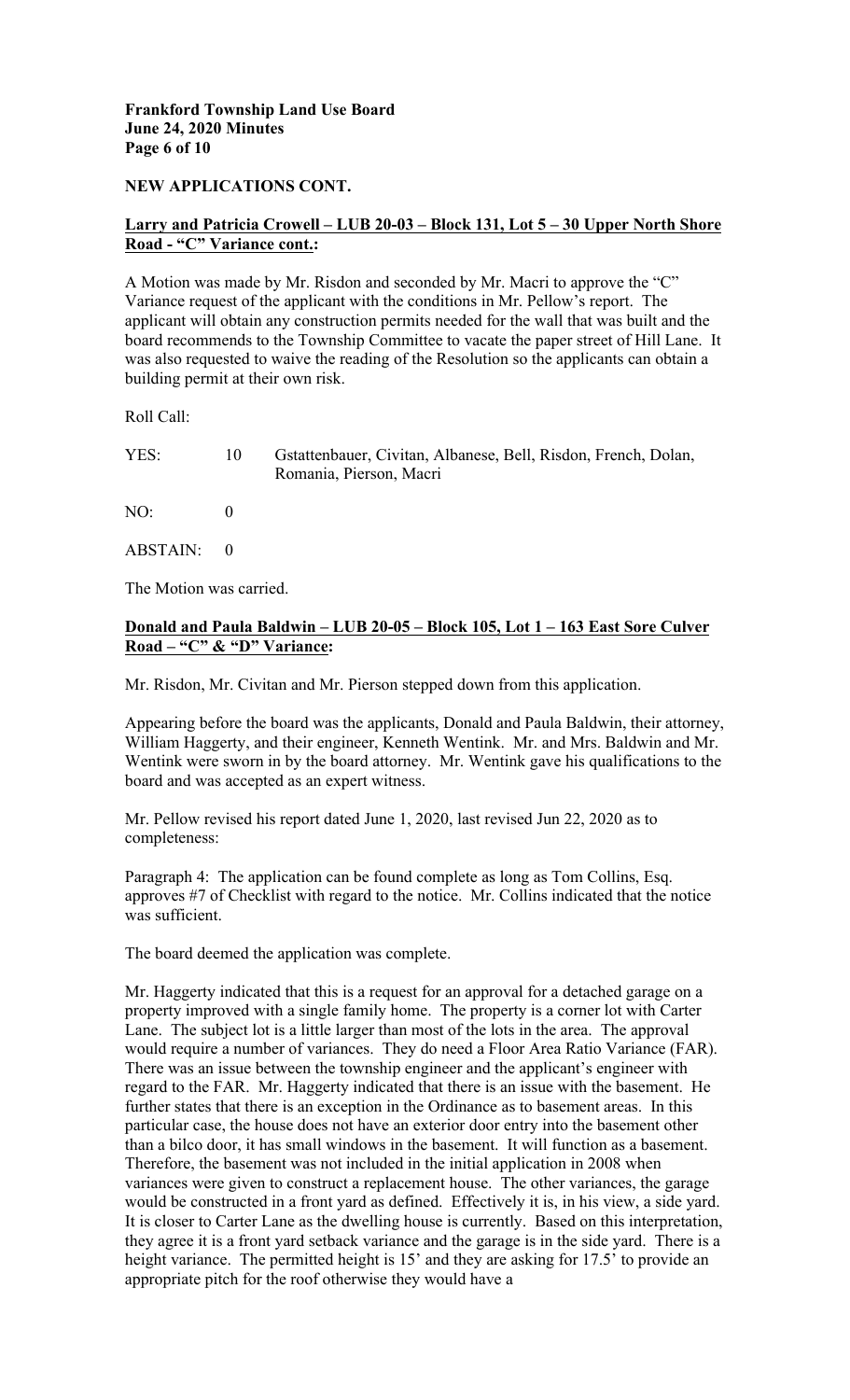# **Page 7 of 10 Frankford Township Land Use Board June 24, 2020 Minutes**

### **NEW APPLICATIONS CONT.**

# **Donald and Paula Baldwin – LUB 20-05 – Block 105, Lot 1 – 163 East Sore Culver Road – "C" & "D" Variance cont.:**

very flat roof and some winter they will get a snow load and it is just not architecturally attractive or very functional to have a flat roof. It would be more in keeping with the dwelling house and the houses in the area to have an appropriately pitched roof.

Mr. Pellow continued reviewing his report:

Paragraph 1: The applicant is proposing to construct an accessory building containing 1,300 sq. ft.

Coverage: 15% allowed and 30.0% proposed; existing 23.9%; d) Floor Area Ratio: Paragraph 2: The following variances are required: a) Size of a single-family accessory building can't be larger than 900 sq. ft. and 1,300 sq. ft. is proposed.; b) Height of Accessory Building: Maximum of 15' is permitted and 17.5' is proposed; c) Lot 14.8% is allowed, or 2,666 sq. ft.; 25.2% is proposed, or 4,538 sq. ft.; and 19.3% is existing, or 3,488 sq. ft. e) Front setback from Side Street: 35' is required and 18' is proposed. f) Accessory structure can't occupy more than 25% of the rear yard area. The proposed has not been shown; g) Location of an accessory building may be constructed only in side or rear yards, and the proposed is in the front yard. It is in the front yard, as the required frontage is 35 feet and proposed is 18 feet.

Paragraph 3: The original plan from LUB Application 08-03 approved 2,640 sq. ft. and now is 3,488 sq. ft. Need to know why the difference.

Paragraph 5: A driveway permit will be needed at the time of building permit application. The applicant's agreed to this.

 Carter Street is a dead-end street with only a few houses. Mr. Wentink indicated that Paragraph 6: Vehicles will have to back out into Carter Street, which is dangerous. there are 3 existing houses on Carter Lane. It is a very low use road. He further indicated that there are no view obstructions.

Paragraph 7: Drive to be paved The existing pavement to be removed. Only pavement to remain is for access to the garage or any back-out area.

 applicant's stated it will be moved and should be shown on a revised map. Mr. Wentink discharge line goes around the garage. He also spoke to Mr. Pellow who agreed and they Paragraph 8: Does the sewer discharge line run under the garage? If it does, then the County Health Department to approve of this situation. Mr. Pellow indicated that the indicated that he spoke to the County Health Department and their wish would be that the will revise the plans to show this change.

Paragraph 9: The construction materials and colors to be outlined to the Board, as they may have questions. Mr. Baldwin indicated that the siding and the stone veneer that is currently on the house will be the same material they will be using on the garage.

Paragraph 10: What will be stored in the garage? Will there be electricity in the garage? The applicant's indicated that there will be electricity. Mr. Baldwin indicated that they have a small boat that they would like to store in the garage, their car, bicycles, lawn mower, and a small workshop. At the current time, they have their bicycles stored in the house.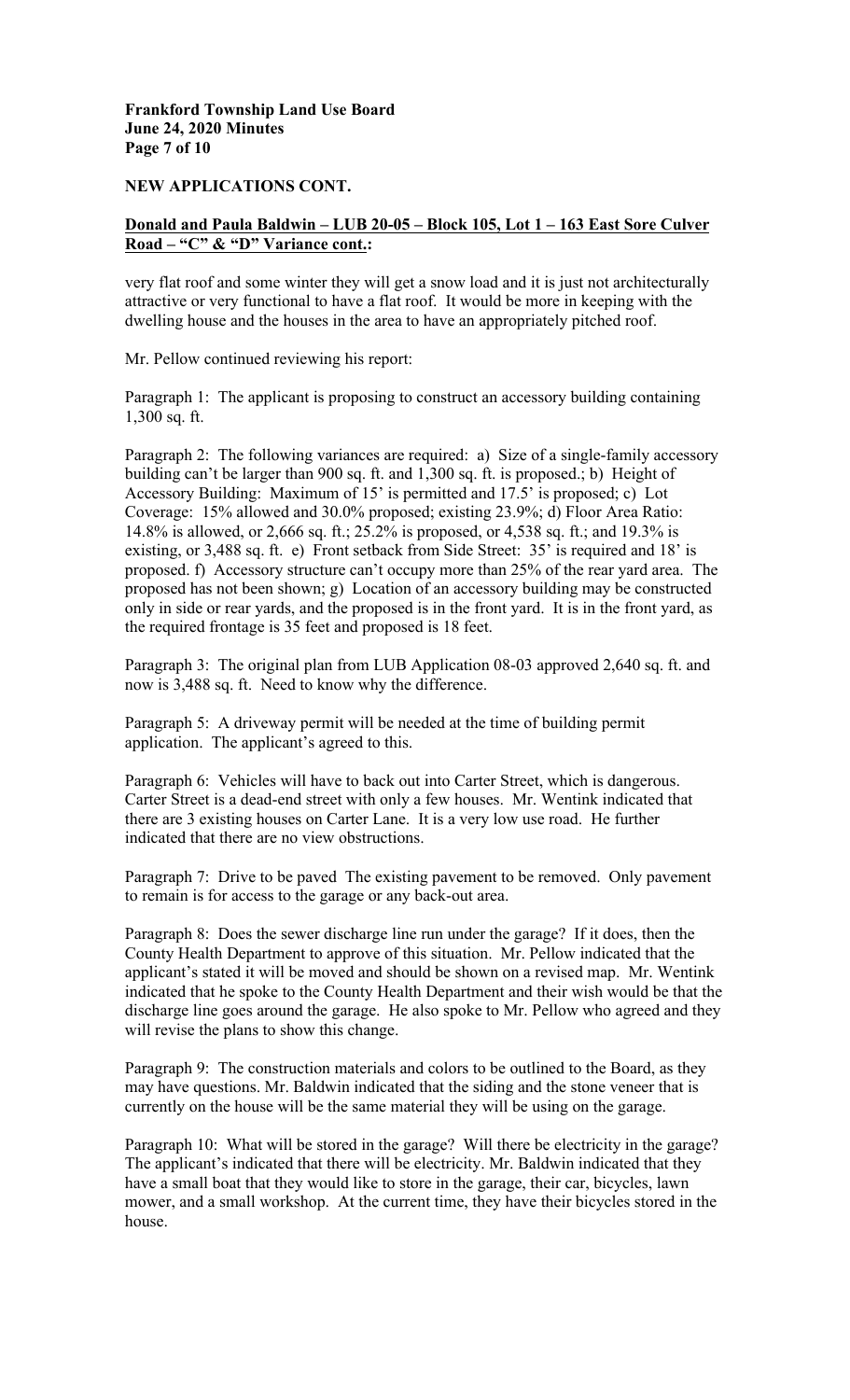## **Frankford Township Land Use Board June 24, 2020 Minutes Page 8 of 10**

#### **NEW APPLICATIONS CONT.**

# **Donald and Paula Baldwin – LUB 20-05 – Block 105, Lot 1 – 163 East Sore Culver Road – "C" & "D" Variance cont.:**

Paragraph 11: Some pages of the application have not been signed. Mr. Pellow indicated that all the signatures were submitted.

Paragraph 12: The existing shed to be removed. The applicant's indicated that it will be removed.

Paragraph 13: Where do the floor area ratios on the comparison homes list come from? Lot 9, Block 106 is missing and Lot 2, Block 105 has 1,886 sq. ft.; and the Applicant's is 3,488 sq. ft. --- yet Lot 2, Block 105 appears larger on the map.

 map. Mr. Baldwin indicated that the landscaping will be similar to what they have Paragraph 14: Recommend plantings around the garage. This needs to be on revised around the house.

Mr. Haggerty questioned the applicant's as to why the height is higher than the ordinance allows. Mr. Baldwin indicated that his contractor explained this is to accommodate the trusses and to create a similar pitch to the house.

Mr. Haggerty indicated that this proposed garage is in keeping with the neighborhood.

 Mr. Haggerty further indicated that the variances that the applicants are requesting are essentially attributable to the fact that this is a corner lot and although it is a somewhat larger lot then the lots in the area, it is a narrow lot. Therefore, they cannot put the garage on that lot without needing some type of variance. This would provide the applicants applicable storage area for their personal property. He feels it is an aesthetic and afunctional improvement.

Mr. Haggerty questioned Mr. and Mrs. Baldwin as to the use of the upper level of the garage. Mr. Baldwin indicated that it would be for more storage and possibly a ping pong table in the summer. Mrs. Baldwin indicated that they are not proposing a bathroom or heating and cooling in the garage. Mr. Romania questioned as to why the downstairs of the garage is divided by a wall. Mrs. Baldwin indicated her husband would like to have his wood working shop in the garage and she does not want to have dust all over everything.

Mrs. Albanese questioned why the garage was not built when the house was built. Mrs. Baldwin indicated that at the time they built the house they did not anticipate living there full time, year round. They need a place to put their car in the winter now that they have made the decision to live here full time.

Mrs. Bell questioned as to the length and width of the garage. Mr. Baldwin indicated that it is 30' x 42'. The one side of the garage is a double bay and the other side is his work shop and storage of the bikes and lawn mower. The double side would have their car and the boat.

A Motion was made by Mrs. Albanese and seconded by Mr. Macri to open this matter to the public. All were in favor. The Motion was carried.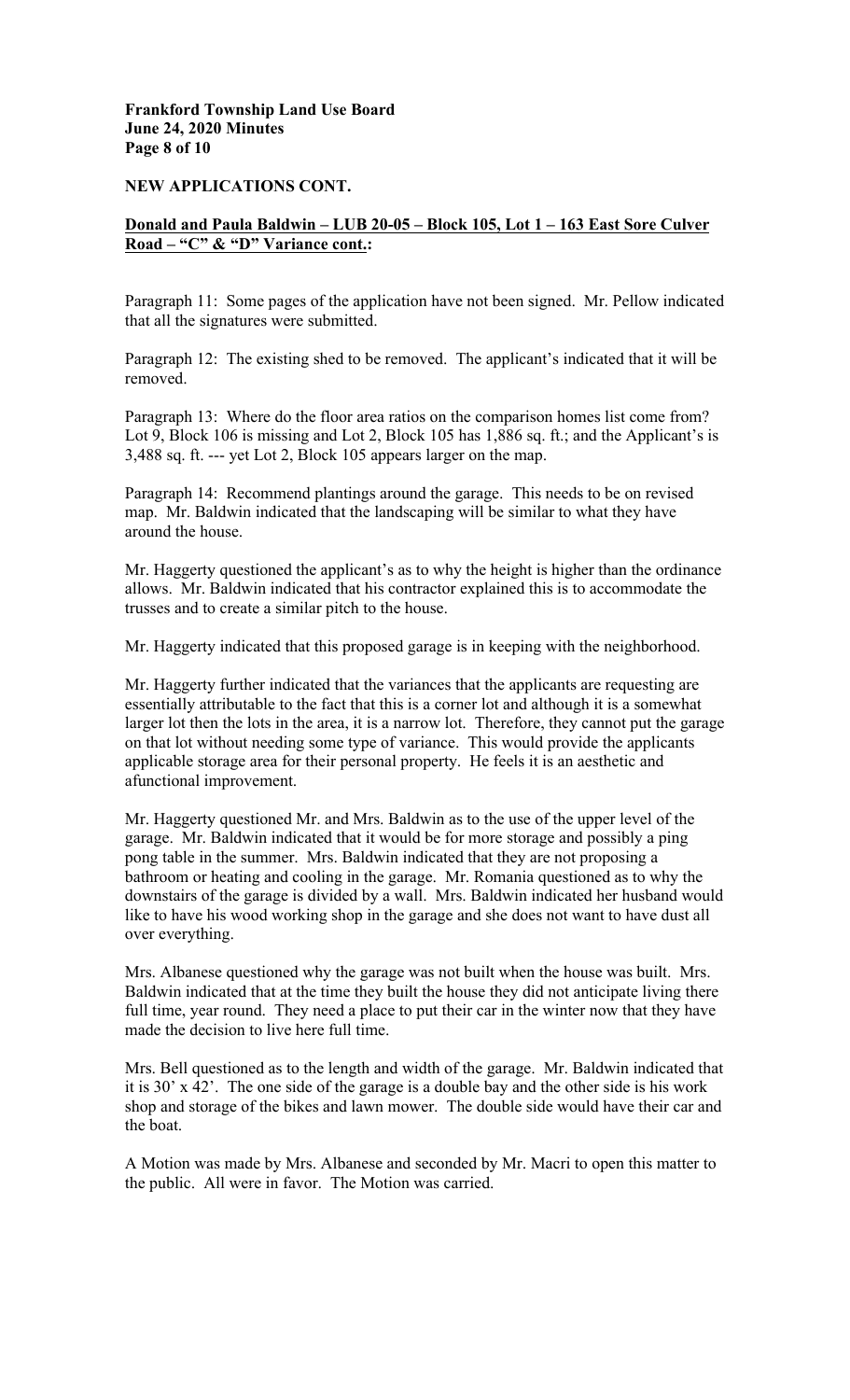**Frankford Township Land Use Board June 24, 2020 Minutes Page 9 of 10** 

### **NEW APPLICATIONS CONT.**

# **Donald and Paula Baldwin – LUB 20-05 – Block 105, Lot 1 – 163 East Sore Culver Road – "C" & "D" Variance cont.:**

Appearing before the board was Kathy Walentowicz. Ms. Walentowicz was sworn in by the board attorney. Ms. Walentowicz indicated that she did not receive any notice on this application. Mr. Haggerty and the Board Secretary checked the Affidavit of Service and a Certified Letter was sent to the surrounding owners on June 12, 2020. Mr. Collins explained to Ms. Walentowicz the law of service with regard to Land Use Board applications. Ms. Walentowicz questioned about the sewer discharge under the garage and where will that discharge go. Mr. Wentink indicated that septic line under the garage will be relocated to the rear of the garage in a trench underground as the current and future septic is on the property. Mrs. Walentowicz questioned the height variance and asked if the garage pitch could be lowered 2 feet to meet the height variance. Mrs. Baldwin indicated that she needs the attic space for storage and would prefer to keep the full height of the upstairs of the garage. Mr. Haggerty indicated that it is in keeping with the architecture of the house.

Appearing before the board was Rita Wenning. Mr. Wenning was sworn in by the board attorney. Ms. Wenning indicated that she lives across the street and indicated that the Baldwin's have a beautiful home and she is in favor of the garage.

There being no further public participation, a motion was made by Mr. Macri and seconded by Mrs. Albanese to close this matter to the public. All were in favor. The Motion was carried.

Mrs. Bell expressed her concern with the size of the garage and the height variance. She asked the applicant if they could reduce the size of the garage and lower the height to meet the height ordinance. The applicant's indicated that they would prefer not to because they need the storage space and the pitch of the roof is to match the existing house.

A Motion was made by Mr. Dolan and seconded by Mrs. Bell to approve the "C" & "D" Variance request of the applicants with the following conditions: using the same colors on the garage as on the existing home, moving the septic line to the rear of the garage, no heat and plumbing in the garage, and no habitation in the garage. It was also requested to waive the reading of the Resolution so the applicants can obtain a building permit at their own risk. Roll Call:

YES: 6 Gstattenbauer, Albanese, French, Dolan, Romania, Macri

NO: 1 Bell

ABSTAIN: 0

The Motion was carried.

Mr. Risdon and Mr. Pierson returned to the meeting. Mr. Civitan left the meeting.